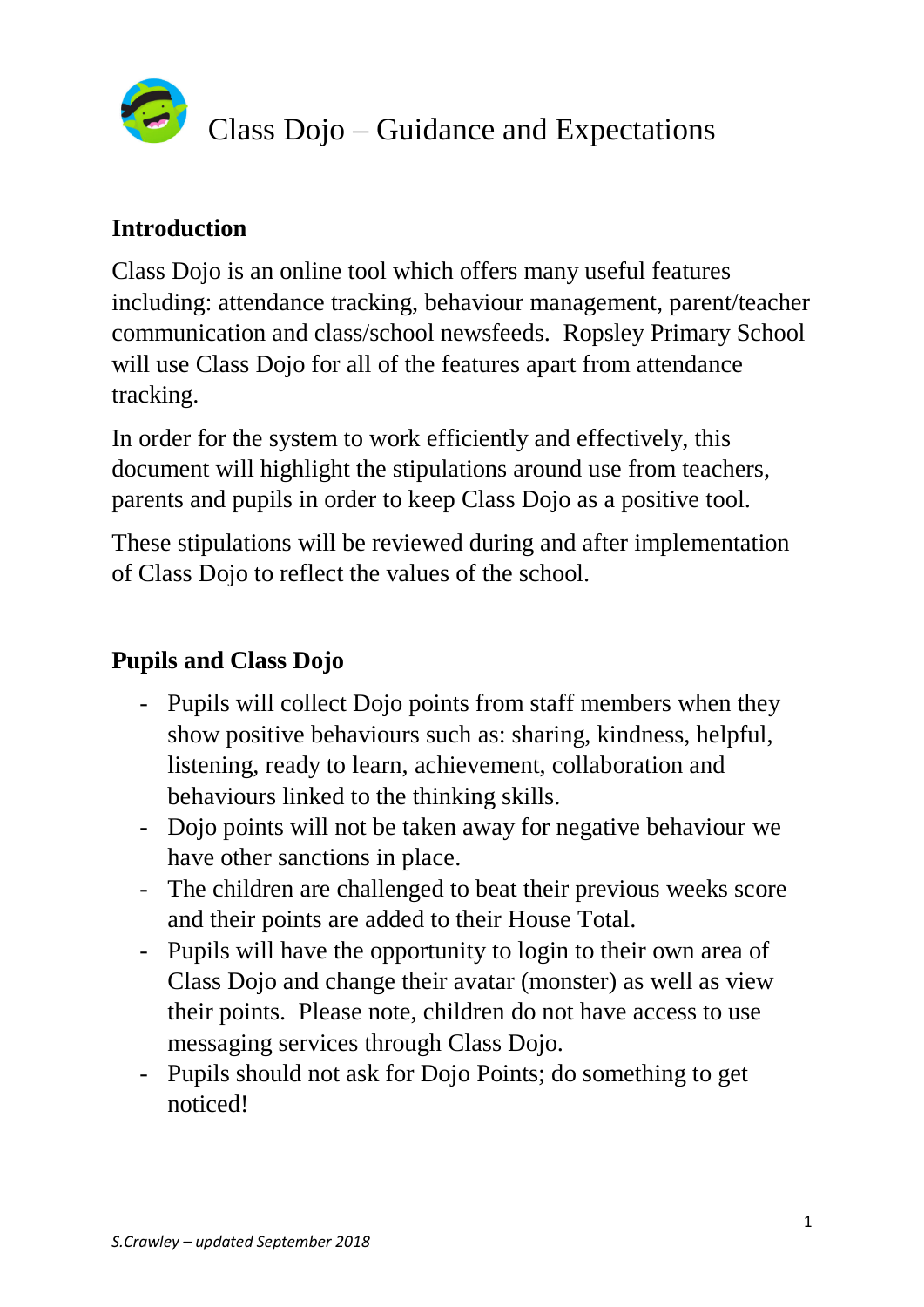## **Parents/Carers and Class Dojo**

- Parents will have an introductory meeting to demonstrate the benefits of Class Dojo and how it works within the school, (during Welcome Sessions) and a covering letter upon implementation.
- Parents can use a generated invite code in order to link with their child's class, either through the use of the smart phone app or website.
- Only parents or legal guardians will be given access codes to Class Dojo. It is expected that up to two parents will be linked to a child's account; any additional adults will only be accepted in special circumstances.
- Parents can view their child's points total and story feed. They can also message their child's class teacher; this is where the following stipulations apply in order to keep all parties safe and use the tool to its advantages:
	- Parents can message teachers, however a response will only be given during the hours of 7:30am – 6pm Monday-Friday as the rest of the time teachers are set on 'quiet time'.
	- Parents should be aware that an immediate response cannot be expected, as the main priority of staff is to teach, and a response will be given as soon as possible, during the working hours.
	- The following matters should **always** go through to Mrs Gardner in the school office and will not be responded to by teachers: absence, sickness, school dinner enquiries and complaints.
	- Parents should not use this messaging tool to enquire about the progress of their child on any level, but can use it to arrange a meeting with class teachers to discuss any questions they may have.